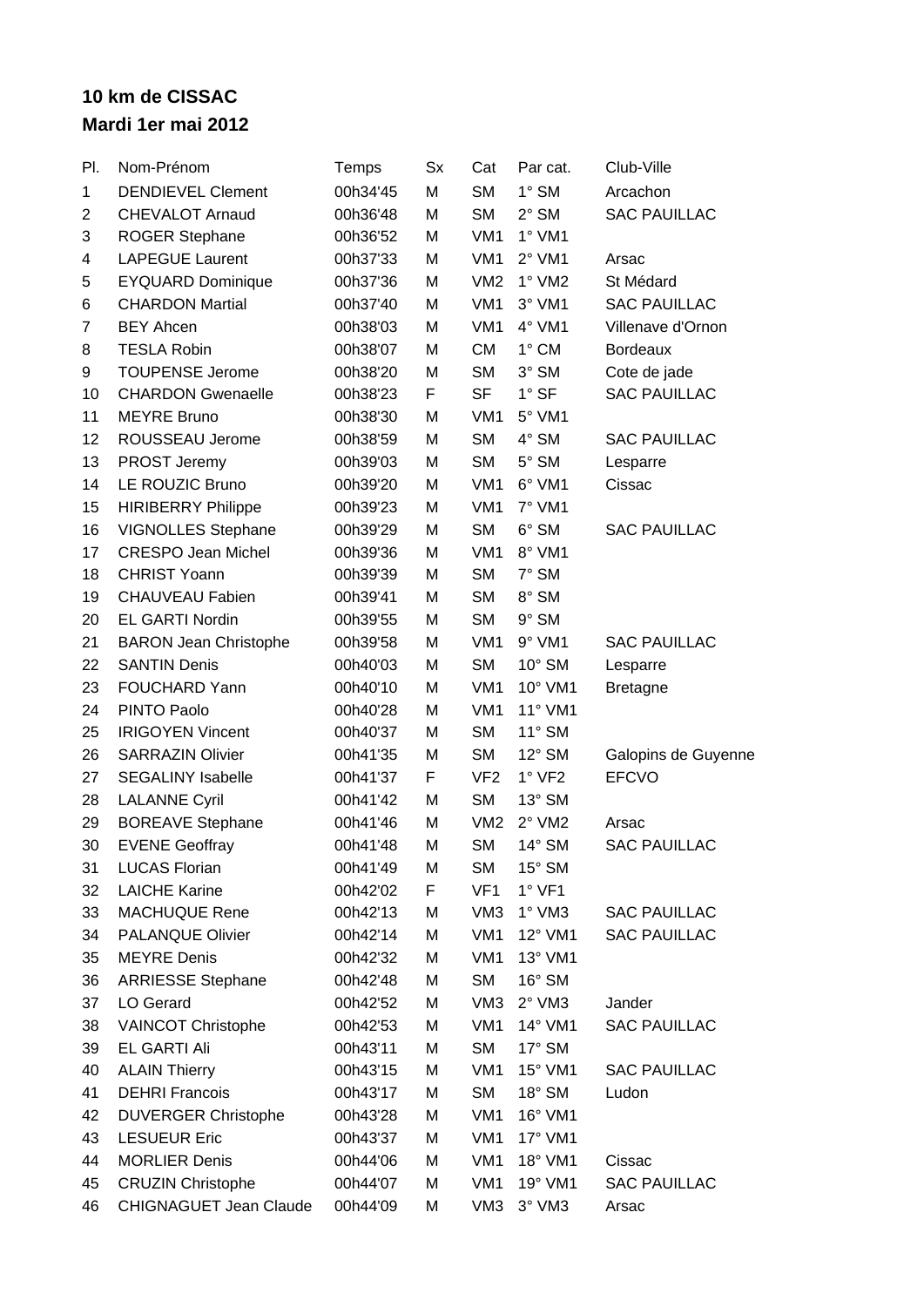| 47 | <b>EL GARTI David</b>          | 00h44'11 | Μ | <b>SM</b>       | 19° SM          |                     |
|----|--------------------------------|----------|---|-----------------|-----------------|---------------------|
| 48 | <b>COTEREL Florence</b>        | 00h44'18 | F | VF <sub>1</sub> | $2°$ VF1        |                     |
| 49 | <b>TURKOWSKI Stephane</b>      | 00h44'34 | Μ | <b>SM</b>       | $20^\circ$ SM   | Lesparre            |
| 50 | <b>BOUHAJA Hassan</b>          | 00h44'48 | Μ | <b>SM</b>       | $21^\circ$ SM   | Lesparre            |
| 51 | <b>HIRIBERRY Eric</b>          | 00h44'52 | Μ | VM <sub>1</sub> | 20° VM1         |                     |
| 52 | <b>HORRENBERGER Simon</b>      | 00h45'14 | Μ | <b>SM</b>       | $22^{\circ}$ SM |                     |
| 53 | <b>COUPERIE Stephen</b>        | 00h45'36 | Μ | <b>SM</b>       | $23^\circ$ SM   |                     |
| 54 | <b>HERNANDEZ Florent</b>       | 00h45'40 | Μ | <b>SM</b>       | 24° SM          | Cissac              |
| 55 | <b>BUSTAMENTE William</b>      | 00h46'00 | Μ | VM <sub>1</sub> | 21° VM1         |                     |
| 56 | <b>RIVAT Henri</b>             | 00h46'06 | Μ | VM2             | $3^\circ$ VM2   |                     |
| 57 | <b>HOSTEIN Stephane</b>        | 00h46'11 | Μ | VM <sub>1</sub> | 22° VM1         |                     |
| 58 | <b>SKOPINE Stephane</b>        | 00h46'13 | Μ | VM <sub>1</sub> | 23° VM1         | Cissac              |
| 59 | <b>VAZQUEZ Lorys</b>           | 00h46'24 | Μ | EM              | $1^\circ$ EM    |                     |
| 60 | <b>GRANGE Jean Jacques</b>     | 00h46'28 | Μ | VM2             | $4^\circ$ VM2   | <b>SAC PAUILLAC</b> |
| 61 | <b>BAHOUGNE Philippe</b>       | 00h46'37 | M | VM <sub>1</sub> | 24° VM1         |                     |
| 62 | <b>MOLINA David</b>            | 00h46'41 | Μ | VM <sub>1</sub> | 25° VM1         | Cissac              |
| 63 | <b>JOUANDEAU Jean Francois</b> | 00h46'43 | Μ | VM <sub>3</sub> | $4^\circ$ VM3   | Galopins de Guyenne |
| 64 | <b>MERCIER Gregory</b>         | 00h46'45 | Μ | <b>SM</b>       | $25^\circ$ SM   | Leognan             |
| 65 | <b>CARNEIRO Pascal</b>         | 00h46'48 | Μ | VM <sub>1</sub> | 26° VM1         | <b>SAC PAUILLAC</b> |
| 66 | <b>BOIZEAU Vanessa</b>         | 00h46'59 | F | <b>SF</b>       | $2°$ SF         | Lesparre            |
| 67 | <b>BEZIERS Lionel</b>          | 00h47'01 | Μ | VM1             | 27° VM1         | Lesparre            |
| 68 | <b>COROLLER Erwann</b>         | 00h47'03 | Μ | <b>SM</b>       | $26^\circ$ SM   | Lesparre            |
| 69 | <b>BARREAU Xavier</b>          | 00h47'20 | Μ | VM <sub>1</sub> | 28° VM1         | Air 3               |
| 70 | <b>VEZIEN Carole</b>           | 00h47'22 | F | VF <sub>1</sub> | $3°$ VF1        | Air cube            |
| 71 | <b>BOITIN Martial</b>          | 00h47'24 | Μ | VM2             | $5^\circ$ VM2   | Galopins de Guyenne |
| 72 | DE LA FUENTE Carlos            | 00h47'35 | Μ | VM2             | $6^{\circ}$ VM2 | Lesparre            |
| 73 | <b>OSTINS Christophe</b>       | 00h47'36 | Μ | VM <sub>1</sub> | 29° VM1         | Galopins de Guyenne |
| 74 | ROUSSEAU Alexandra             | 00h47'41 | F | SF              | $3°$ SF         | Marmande            |
| 75 | <b>MARQUES Manuel</b>          | 00h47'54 | M | VM <sub>1</sub> | 30° VM1         | Castelnau du médoc  |
| 76 | <b>DENIER Laurence</b>         | 00h47'57 | F | VF <sub>1</sub> | $4°$ VF1        |                     |
| 77 | <b>CARDENAS Nathalie</b>       | 00h48'00 | F | VF <sub>1</sub> | $5°$ VF1        | <b>SAC PAUILLAC</b> |
| 78 | <b>MAZEAU Vincent</b>          | 00h48'17 | Μ | <b>SM</b>       | $27^\circ$ SM   |                     |
| 79 | <b>LEMAIRE Jean Marc</b>       | 00h48'30 | Μ | VM <sub>2</sub> | 7° VM2          |                     |
| 80 | <b>BINAUD Cyril</b>            | 00h48'32 | М | <b>SM</b>       | $28^\circ$ SM   | Cissac              |
| 81 | <b>REVELLE Pierre</b>          | 00h49'12 | Μ | <b>SM</b>       | 29° SM          | <b>SAC PAUILLAC</b> |
| 82 | <b>LAGARDERE Pauline</b>       | 00h49'19 | F | <b>CF</b>       | $1^\circ$ CF    | Listrac             |
| 83 | <b>MOURGUES Joelle</b>         | 00h49'21 | F | VF <sub>2</sub> | $2°$ VF2        |                     |
| 84 | <b>ACHENGLIL Habib</b>         | 00h49'22 | Μ | VM <sub>1</sub> | 31° VM1         | Listrac             |
| 85 | <b>TONIUTTI Patrice</b>        | 00h49'23 | M | <b>SM</b>       | $30^\circ$ SM   |                     |
| 86 | <b>COSTA Philippe</b>          | 00h49'25 | Μ | VM <sub>1</sub> | 32° VM1         |                     |
| 87 | <b>ABERLEN Eric</b>            | 00h49'40 | М | VM <sub>1</sub> | 33° VM1         |                     |
| 88 | <b>GALODE Pascal</b>           | 00h49'41 | М | VM <sub>1</sub> | 34° VM1         | <b>SAC PAUILLAC</b> |
| 89 | <b>GUERIN Pascal</b>           | 00h49'50 | Μ | VM2             | 8° VM2          | Lesparre            |
| 90 | <b>FRUGIER Francois</b>        | 00h50'11 | Μ | VM <sub>3</sub> | 5° VM3          |                     |
| 91 | <b>TAILLADE Thierry</b>        | 00h50'15 | Μ | VM <sub>1</sub> | 35° VM1         |                     |
| 92 | <b>NORMANDIN Romain</b>        | 00h50'25 | M | <b>SM</b>       | $31^\circ$ SM   |                     |
| 93 | PILON Isabelle                 | 00h51'05 | F | VF <sub>1</sub> | $6°$ VF1        | Lesparre            |
| 94 | <b>CERRA Jose</b>              | 00h51'15 | Μ | VM3             | 6° VM3          | Lesparre            |
| 95 | <b>LABOIRIE Thomas</b>         | 00h51'22 | Μ | SM              | $32^\circ$ SM   |                     |
| 96 | RAUZY Stephan                  | 00h51'37 | М | VM1             | 36° VM1         | Cissac              |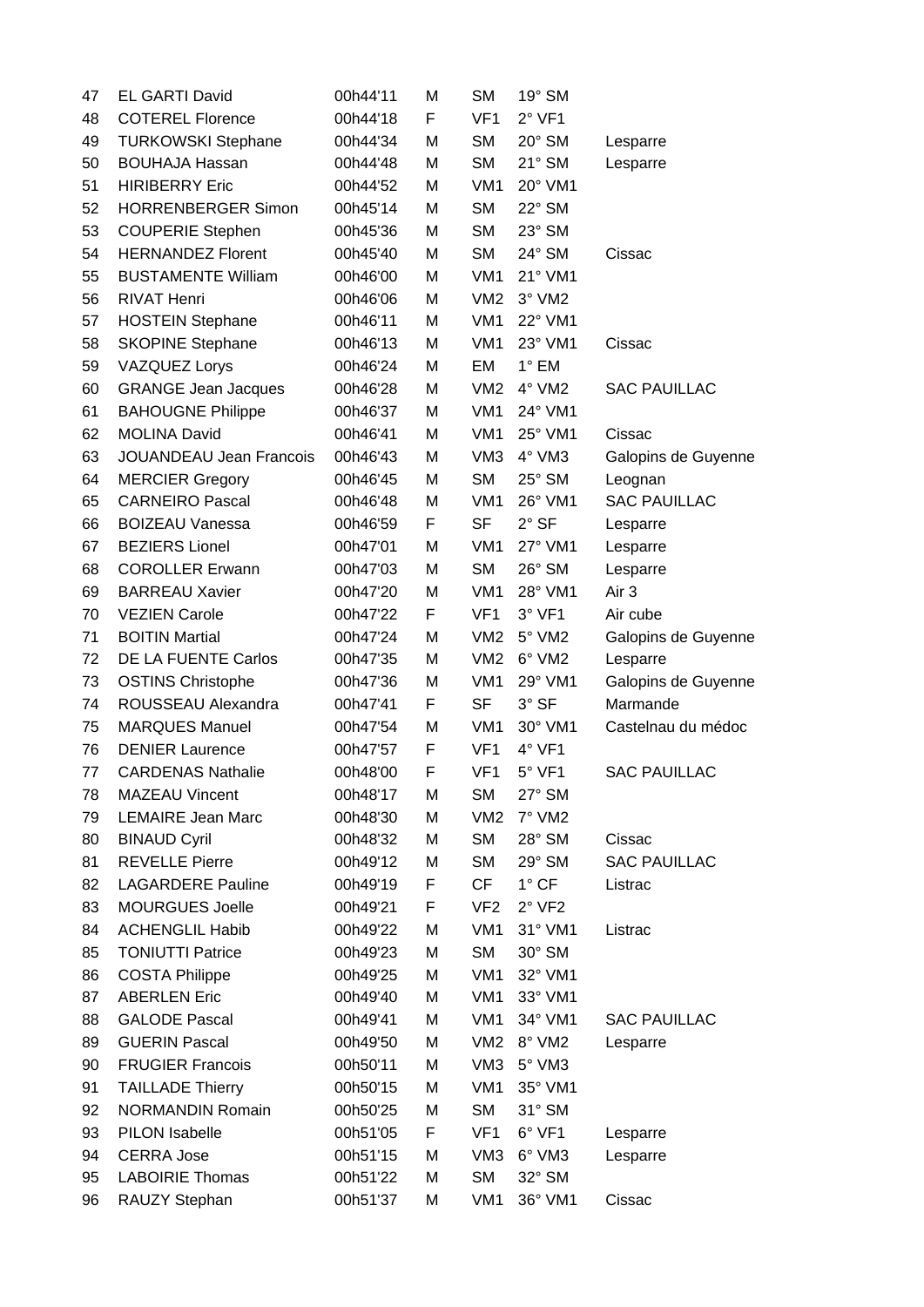| 97  | <b>SIMON Patricia</b>            | 00h51'44 | F | <b>SF</b>       | 4° SF            |                     |
|-----|----------------------------------|----------|---|-----------------|------------------|---------------------|
| 98  | <b>BEY Patrick</b>               | 00h51'50 | M | VM <sub>1</sub> | 37° VM1          |                     |
| 99  | <b>OSTINS Patricia</b>           | 00h52'20 | F | VF <sub>1</sub> | $7°$ VF1         | <b>SAC PAUILLAC</b> |
|     | 100 PORTOLES Jose                | 00h52'25 | M | VM <sub>1</sub> | 38° VM1          |                     |
| 101 | <b>TEIXEIRA Alfredo</b>          | 00h52'27 | M | VM <sub>1</sub> | 39° VM1          | <b>SAC PAUILLAC</b> |
|     | 102 ESCLAVY Sylvain              | 00h52'35 | M | <b>SM</b>       | 33° SM           |                     |
|     | 103 PIGNOT Charlotte             | 00h52'37 | F | <b>SF</b>       | $5^\circ$ SF     | Air 3               |
|     | 104 DUTIL Joel                   | 00h52'51 | M | VM <sub>3</sub> | $7°$ VM3         | Soulac              |
|     | 105 BEY Ahmed                    | 00h53'17 | M | VM <sub>2</sub> | 9° VM2           |                     |
|     | 106 MOLINA Valerie               | 00h53'45 | F | VF <sub>1</sub> | $8^\circ$ VF1    | <b>SAC PAUILLAC</b> |
|     | 107 LINAIRES Gerard              | 00h53'46 | М | VM <sub>1</sub> | 40° VM1          | <b>SAC PAUILLAC</b> |
|     | 108 DEYRES Jean Francois         | 00h54'41 | М | VM <sub>1</sub> | 41° VM1          | Listrac             |
|     | 109 SATSA Mohamed                | 00h54'47 | M | VM <sub>1</sub> | $42^{\circ}$ VM1 | Listrac             |
| 110 | MIQUELAJAUREGUI<br><b>REGINE</b> | 00h55'02 | F | VF <sub>2</sub> | $3°$ VF2         | Sac Danse Cissac    |
|     | 111 MAGAND Martine               | 00h55'10 | F | VF <sub>2</sub> | $4^{\circ}$ VF2  | Arsac               |
|     | 112 GARCIA Marie Elodie          | 00h55'29 | F | <b>SF</b>       | $6^{\circ}$ SF   |                     |
|     | 113 MOURIER Jocelyne             | 00h55'40 | F | VF <sub>2</sub> | $5^\circ$ VF2    | <b>ASA</b>          |
|     | 114 CORDIER Laurent              | 00h55'43 | M | <b>SM</b>       | 34° SM           |                     |
|     | 115 DUBOE Sylvie                 | 00h55'50 | F | VF <sub>1</sub> | $9°$ VF1         | Parempuyre          |
|     | 116 CARNEIRO Pascale             | 00h55'51 | F | VF <sub>1</sub> | 10° VF1          | <b>SAC PAUILLAC</b> |
|     | 117 PIVOTEAU Caroline            | 00h56'11 | F | VF <sub>2</sub> | $6°$ VF2         | Galopins de Guyenne |
|     | 118 RABOISSON TIPHAINE           | 00h56'21 | M | EM              | $2^{\circ}$ EM   | <b>SAC PAUILLAC</b> |
|     | 119 THOMANN Valerie              | 00h56'25 | F | VF <sub>1</sub> | $11^{\circ}$ VF1 | <b>SAC PAUILLAC</b> |
|     | 120 SIROUGNET Stephanie          | 00h56'26 | F | <b>SF</b>       | $7°$ SF          |                     |
| 121 | <b>VOLCKAERT Catherine</b>       | 00h56'33 | F | <b>SF</b>       | 8° SF            | Oxygene             |
|     | 122 DUTOUYA Thierry              | 00h56'55 | M | VM <sub>1</sub> | 43° VM1          | Listrac             |
|     | 123 VERDON Serge                 | 00h56'57 | М | VM <sub>3</sub> | 8° VM3           | Lesparre            |
|     | 124 GORIE Beatrice               | 00h56'59 | M | VM <sub>1</sub> | 44° VM1          |                     |
|     | 125 JOURDAIN Gaelle              | 00h57'17 | F | <b>SF</b>       | $9°$ SF          |                     |
|     | 126 RABOISSON Philippe           | 00h57'18 | M | VM <sub>1</sub> | 45° VM1          | <b>SAC PAUILLAC</b> |
|     | 127 CLERMONT Laurence            | 00h57'28 | F | VF <sub>1</sub> | 12° VF1          |                     |
|     | 128 LHOMOND Vincent              | 00h57'30 | М | VM <sub>2</sub> | 10° VM2          |                     |
|     | 129 SELLE Vincent                | 00h57'55 | M | VM <sub>2</sub> | 11° VM2          | <b>SAC PAUILLAC</b> |
|     | 130 CHAIGNEAU Claudine           | 00h58'05 | F | VF <sub>1</sub> | 13° VF1          | Lesparre            |
|     | 131 BOULET Richard               | 00h58'23 | M | VM <sub>1</sub> | 46° VM1          |                     |
|     | 132 MIGEAT Barbara               | 00h58'59 | F | VF <sub>1</sub> | 14° VF1          | <b>SAC PAUILLAC</b> |
|     | 133 DINEY Fanny                  | 00h59'08 | F | SF              | $10^{\circ}$ SF  | Lesparre            |
|     | 134 DESPOMS Eric                 | 00h59'26 | M | VM <sub>1</sub> | 47° VM1          |                     |
|     | 135 PALMAR Emmanuelle            | 00h59'34 | F | VF <sub>1</sub> | $15^{\circ}$ VF1 | <b>ESB OXYGENE</b>  |
|     | 136 FERRET Gerald                | 00h59'37 | M | VM <sub>2</sub> | $12^{\circ}$ VM2 |                     |
|     | 137 SELLE Aurelie                | 00h59'39 | F | <b>SF</b>       | $11^{\circ}$ SF  | <b>SAC PAUILLAC</b> |
|     | 138 TAUDINET Pascal              | 01h00'18 | M | VM <sub>1</sub> | 48° VM1          | <b>SAC PAUILLAC</b> |
|     | 139 MEYRE Evelyne                | 01h00'47 | F | VF <sub>1</sub> | 16° VF1          |                     |
|     | 140 SAJDAK Pierre                | 01h00'51 | М | VM <sub>2</sub> | 13° VM2          |                     |
|     | 141 BOULET Beatrice              | 01h01'59 | F | VF <sub>1</sub> | 17° VF1          |                     |
|     | 142 AREA Beneoit                 | 01h02'00 | М | VM <sub>1</sub> | 49° VM1          |                     |
|     | 143 LEROY Jean Jacques           | 01h02'38 | Μ | VM <sub>2</sub> | 14° VM2          |                     |
|     | 144 LE GUILLOU Michel            | 01h04'00 | Μ | VM <sub>2</sub> | 15° VM2          |                     |
|     | 145 BAGAT Henri                  | 01h04'02 | Μ | VM <sub>2</sub> | 16° VM2          | Lesparre            |
|     |                                  |          |   |                 |                  |                     |